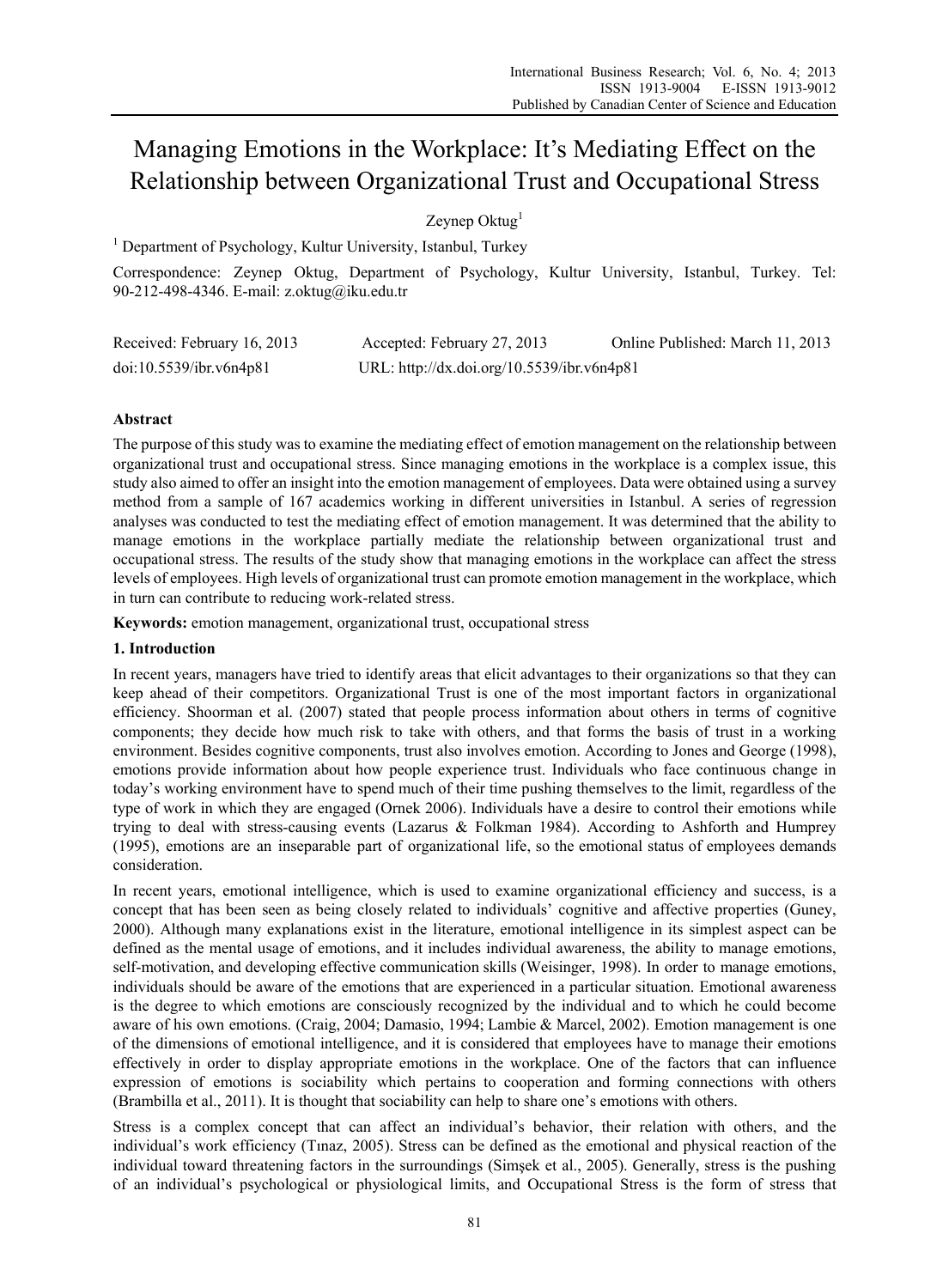comprises work-related factors (Telman & Unsal, 2004). Stress-causing work conditions create pressure and difficulty for employees and create anxiety (Baltas & Baltas, 2002). From an organizational viewpoint, stress causes a decrease in attention to work, especially tasks demanding mental skill (Sabuncuoglu & Tuz, 2005), an increase in work accidents, an increase in absenteeism, and an increase in employee turnover rate (Williams & Cooper, 2002). Stress has negative effects on human relations, such as creating a lack of trust in people, a tendency to blame others, and protective behavior (Braham, 1998). In working life, when the psychological and physical limits of the individual are pushed—in other words, when the stress factor emerges—it is believed that the individual will have greater difficulty in perceiving the positive efforts of others; this militates against an efficient work environment. High levels of trust promote interpersonal cooperation in an organization (McAllister, 1995). Organizational Trust is a fundamental factor for an organization to survive in today's competitive environment and it reflects the perceptions of an employee related to the support provided by the organization (Mishra & Morrissey, 1990). It is considered that Organizational Trust gives employees the opportunity to manage their emotions effectively so that they experience less stress at work.

For today's working conditions, it is very important to examine models that can be helpful in reducing employee's stress. In the present study, it is hypothesized that Organizational Trust is related to Occupational Stress through the ability to manage emotions in the workplace. It is expected that because of its power to establish a positive environment, Organizational Trust will have a positive effect on emotion management. Emotion management is a helpful instrument for employees to deal with the stressful events they face. In this context, it is expected that emotion management will have a positive effect on coping with stress. Figure 1 provides the hypothesized model for the study.



Figure 1. Hypothesized model of occupational stress

Notes: (+), positive relationship; (-), negative relationship.

The hypotheses of the study were conuducted as follows:

Hypothesis 1 (H1): Organizaitonal Trust is positively related to Emotion Management.

Hypothesis 2 (H2): Emotion Management is negatively related to Occupational Stress.

Hypothesis 3 (H3): Emotion Management mediates the relationship between Organizational Trust and Occupational Stress.

### **2. Method**

The participants were 167 academics (95 women, 72 men) working in nine different universities in Istanbul. Of the subjects, 43.1% worked in science and technology; 56.9% worked in the social sciences. In terms of age, 24% of the subjects were 20–29 years, 38.9% 30–39 years, 14.4% 40–49 years, 13.8% 50–59 years, and 9% 60 years and over. In terms of work experience at their respective universities, 20.4% of the subjects had worked less than 1 year, 37.1% 1–3 years, 19.2% 4–6 years, 15.6% 7–9 years, and 7.8% over 10 years.

I appointed two senior psychology students with high academic grades for the Organizational Behavior course to help in conducting the survey. For this purpose, they visited nine universities randomly selected among the universities in Istanbul. Of 200 academics approached, 167 completed the questionnaire on a convenience basis; the return rate was thus 84%.

For measuring Organizational Trust, the Organizational Trust Scale ( $\alpha$  = 0.95) developed by Boru et al. (2007) was used. The 36-item scale was developed in Turkish and comprises 10 factors (Islamoglu et al., 2007): Honesty and fairness; having a positive character; exerting a calm and reasonable disposition; paying attention to hiring and orientation procedures; eliciting employee dependence; financial stability; showing concern for others and being respectful; giving objective performance ratings; showing consideration for employees' needs; and securing long-term employment. Together, these factors accounted for 63.80% of the total variance. In the present study, Cronbach's alpha for the 36-item Organizational Trust Scale was 0.96. The Occupational Stress Scale, developed by House and Rizzo (1972), was used for measuring Occupational Stress. This scale consists of seven items that measure employees' perceptions of pressure and frustrations stemming from their work. According to various studies, the Cronbach's alpha values of the scale ranges between 0.71 and 0.89 (Netenmeyer et al., 1990; Cropanzo et al., 1997; Grandney & Cropanzano, 1998). The Occupational Stress Scale was translated into Turkish ( $\alpha$  = 0.84)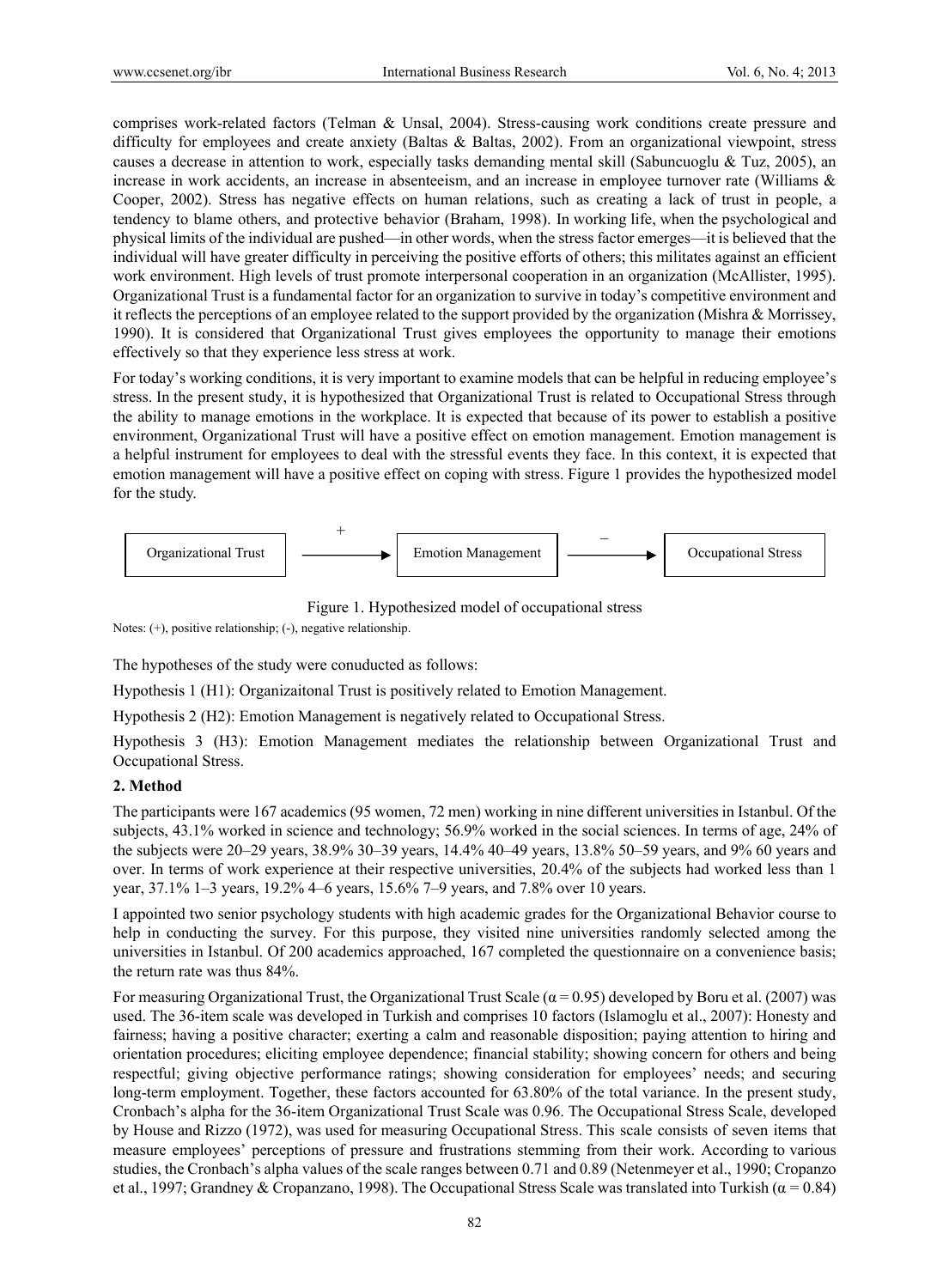by Efeoglu (2006). In the present study, Cronbach's alpha for the Occupational Stress Scale was 0.83.

For the present study, a questionnaire was developed in order to measure emotion-management skills of the subjects. The questionnaire, which includes five sub-dimensions of emotion management as defined by Yaylacı (2006), consists of 10 items. According to Yaylaci (2006), the sub-dimensions of emotion management are self-control, self-consciousness, communication, social skills, and empathy (Yaylacı, 2006). The definitions of those five sub-dimensions were taken into consideration when preparing the questionnaire. For each sub-dimension two items were written and four of them were prepared as reverse items. A Varimax-rotated factor analysis was conducted: it revealed two factors that together accounted for 57.03% of the total variance. The item "In the workplace, I easily realize the effects of my colleagues' behavior on me, and I know the cause of my emotions" was removed from the analysis since its factor loading referred to a theoretical complexity. The item "In a work-related situation, I don't need to explain my emotions to other people" was also removed from the analysis since it had a factor loading under .50 (Costello & Osborne, 2005). The first factor consisted of four items, and Cronbach's alpha coefficient for that factor was .74. The second factor comprised four items, and Cronbach's alpha coefficient for that was .73 (Table 1). The factors and items were analyzed and it was determined that the items under the first factor were more likely to relate to sociability and the items under the second factor were more likely to relate to emotional awareness of employees. Therefore the first factor was defined as "sociability" and the second factor as "emotional awareness".

|                                                              | Loading | Variance explained                           | $\alpha$ |         |
|--------------------------------------------------------------|---------|----------------------------------------------|----------|---------|
| 1. Sociability                                               |         |                                              |          |         |
| I like to help my colleagues develop their skills at work.   | .766    |                                              |          |         |
| Even if I understand the emotions of a colleague,            |         |                                              |          |         |
|                                                              |         |                                              |          |         |
| I have difficulties telling that person about it. $(RI)^*$   | .743    | 29.53 %                                      | .74      |         |
| When something happens that affects my relationship          |         |                                              |          |         |
| with a colleague, I want to share my thoughts and emotions   | .722    |                                              |          |         |
| with that colleague.                                         |         |                                              |          |         |
| I like to display my capabilities at work.                   | .644    |                                              |          |         |
| 2. Emotional Awareness                                       |         |                                              |          |         |
| Even if I feel myself under pressure in the workplace,       |         |                                              |          |         |
| I can focus on what I have to do.                            | .874    |                                              |          |         |
| When I encounter difficulties at work, I lose                |         |                                              |          |         |
| clarity of thought. $(RI)^*$                                 | .781    | 27.50 %                                      | .73      |         |
| In the workplace, there are times when I do not realize      |         |                                              |          |         |
| the effect my behavior has on the people around me. $(RI)^*$ | .603    |                                              |          |         |
| When a colleague experiences any issues at work,             |         |                                              |          |         |
| I can easily understand that colleague's emotions.           | .532    |                                              |          |         |
|                                                              |         | Total variance explained                     |          |         |
|                                                              | 57.03 % |                                              |          |         |
| (Kaiser-Meyer-Olkin Measure of Sampling Adequacy)<br>.794    |         | Bartlett's test of sphericity App.chi-square |          | 373.820 |
|                                                              |         |                                              |          | Df. 28  |
|                                                              |         |                                              |          | Sig.000 |

Table 1. Varimax-rotated factor loadings for managing emotions in the workplace

Note: \*(*RI) Reverse item.* 

### **3. Results**

In the first step of the analysis, the relationship among Organizational Trust, Emotion Management in the Workplace, and Occupational Stress were investigated. Table 2 indicates the means, standard deviations, and correlations among the study variables.

Table 2. Descriptive statistics and inter-correlations among the study variables  $(n=167)$ 

|                      | Mean   | SD    |           |           |           |
|----------------------|--------|-------|-----------|-----------|-----------|
| $1.0 \text{ T}$ .    | 119.19 | 30.63 |           | $0.26**$  | $-0.46**$ |
| 2. E.M.W. $^{\rm b}$ | 32.61  | 5.32  | $0.26**$  |           | $-0.34**$ |
| 3.0.S. <sup>d</sup>  | 16.62  | 5.23  | $-0.46**$ | $-0.34**$ |           |

Notes: <sup>a</sup> Organizational Trust. <sup>b</sup> Emotion Management in the Workplace. C Occupational Stress. \*\* *p*<0.01.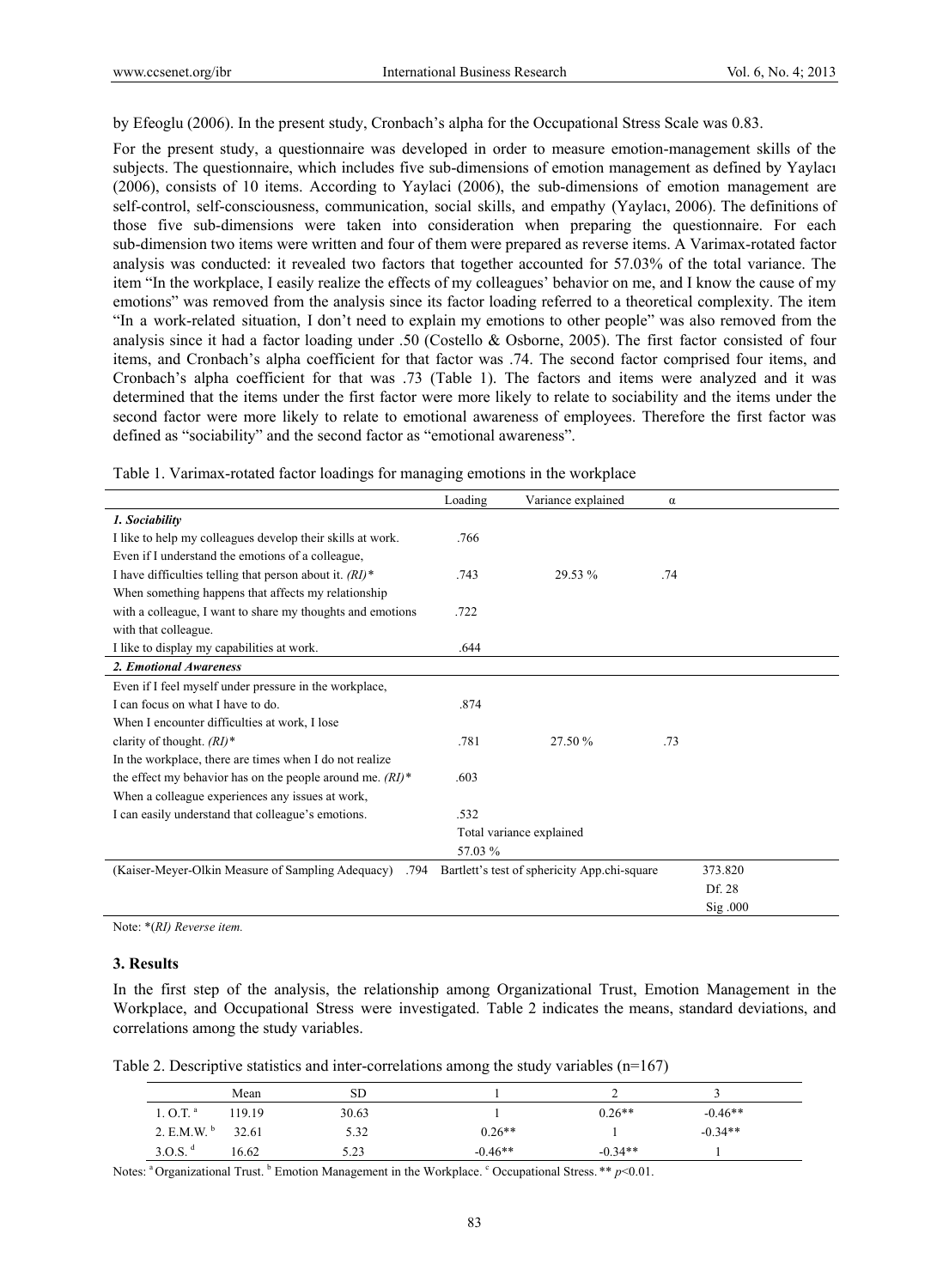According to Baron and Kenny (1986), the following conditions are needed to prove a mediation effect between dependent and independent variables. First, the independent variable must influence the mediator significantly. Second, the independent variable must significantly influence the dependent variable. Third, the mediator must significantly influence the dependent variable. If all these conditions are fulfilled, the effect of the independent variable decreases when the mediator enters the last step. If the independent variable becomes insignificant when the mediator accedes to the equation, there is a full mediating effect.

The effect of Organizational Trust on Emotion Management in the Workplace was first tested using a regression analysis (Table 3). It was revealed that Organizational Trust has a positive effect on Emotion Management in the Workplace ( $\beta$ = 0.307,  $p$  < 0.01). Thus H1 was supported.

Table 3. Regression analysis for the effect of organizational trust on emotion management in the workplace  $(n=167)$ 

|                      | Emotion Management in the Workplace |           |  |  |
|----------------------|-------------------------------------|-----------|--|--|
|                      |                                     |           |  |  |
| Organizational Trust | 0.307                               | $4.142**$ |  |  |
| F                    | 17.158                              |           |  |  |
| R                    | 0.307                               |           |  |  |
| R <sub>2</sub>       | 0.094                               |           |  |  |
| Adjusted<br>R2       | 0.089                               |           |  |  |

Note: \*\*  $p$  < 0.01.

The effect of Organizational Trust on Occupational Stress was then tested with a regression analysis (Table 4). It was revealed that Organizational Trust has a significant effect on Occupational Stress (β= -0.459, *p*< 0.01).

| Table 4. Regression analysis for the effect of organizational trust on occupational stress $(n=167)$ |
|------------------------------------------------------------------------------------------------------|
|------------------------------------------------------------------------------------------------------|

|                      | Occupational Stress |           |  |  |
|----------------------|---------------------|-----------|--|--|
|                      |                     |           |  |  |
| Organizational Trust | $-0.459$            | $6.635**$ |  |  |
| F                    | 44.022              |           |  |  |
| R                    | 0.459               |           |  |  |
| R <sub>2</sub>       | 0.211               |           |  |  |
| Adjusted R2          | 0.206               |           |  |  |

Note: \*\* *p*<0.01.

Third, the effect of Emotion Management in the Workplace on Occupational Stress was tested using a regression analysis (Table 5). It was revealed that Emotion Management in the Workplace has a negative effect on Occupational Stress ( $β = -0.387$ ,  $p < 0.01$ ). Thus H2 was supported.

Table 5. Regression analysis for the effect of emotion management in the workplace on occupational stress  $(n=167)$ 

|                                     | Occupational Stress |            |  |  |
|-------------------------------------|---------------------|------------|--|--|
|                                     |                     |            |  |  |
| Emotion Management in the Workplace | $-0.387$            | $-5.388**$ |  |  |
| F                                   | 29.028              |            |  |  |
| R                                   | 0.387               |            |  |  |
| R <sub>2</sub>                      | 0.150               |            |  |  |
| Adjusted R <sub>2</sub>             | 0.144               |            |  |  |

Note: \*\*  $p<0.01$ .

To test the mediating effect of Emotion Management in the Workplace on the relationship between Organizational Trust and Occupational Stress, in the last step, Organizational Trust and Emotion Management in the Workplace were together entered into the analysis (Table 6). The effect of Organizational Trust decreased when Emotion Management in the Workplace was entered into the equation (β= -0.376, *p*< 0.01). The result of multiple regression analysis indicated that Emotion Management in the Workplace partially mediated the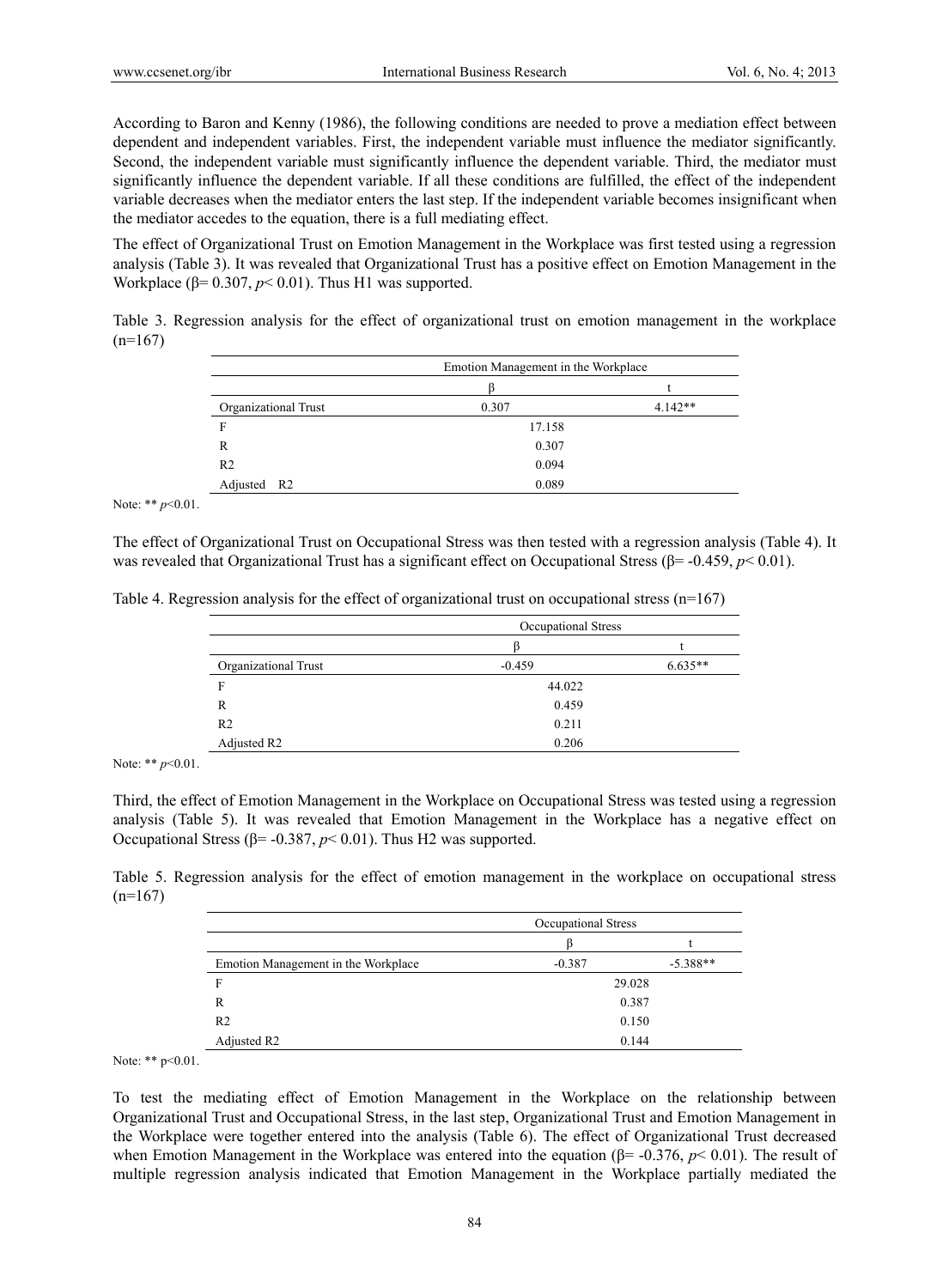relationship between Organizational Trust and Occupational Stress. Thus H3 was partially supported.

|  |                                            |  |  | Table 6. Multiple regression analysis for the effects of organizational trust and emotion management in the |  |  |  |
|--|--------------------------------------------|--|--|-------------------------------------------------------------------------------------------------------------|--|--|--|
|  | workplace on occupational stress $(n=167)$ |  |  |                                                                                                             |  |  |  |

|                                     | Occupational Stress |            |  |  |  |
|-------------------------------------|---------------------|------------|--|--|--|
|                                     |                     |            |  |  |  |
| Organizational Trust                | $-0.376$            | $-5.385**$ |  |  |  |
| Emotion Management in the Workplace | $-0.272$            | $-3.893**$ |  |  |  |
| F                                   | 31.477              |            |  |  |  |
| R                                   | 0.527               |            |  |  |  |
| R <sub>2</sub>                      | 0.277               |            |  |  |  |
| Adjusted R2                         | 0.269               |            |  |  |  |

Note:\*\* *p*<0.01.

#### **4. Discussion**

In this study, it was revealed that Organizational Trust has a significant effect on Managing Emotions in the Workplace, which in turn affect the level of Occupational Stress. In other words, the ability of Managing Emotions in the Workplace partially mediates the relationship between Organizational Trust and Occupational Stress.

Organizational Trust reduces opportunism and promotes cooperation (Nooteboom, 1996), which helps create a peaceful environment in the workplace. There is a positive relationship between Organizational Trust and the development of cooperation within an organization (La Porta et al., 1997). Employees can manage their emotions more easily in a workplace in which cooperation operates. According to Hurst (1984), a high level of Organizational Trust exerts positive effects on the quality of problem-solving and decision-making skills of employees. Advanced problem-solving skills make it easier for employees to manage their emotions in problematic situations. Becker et al. (1996) stated that Organizational Trust increases employee motivation, which in turn creates a positive effect on performance. Cook and Wall (1980) suggested that a high level of trust in organizations is related to organizational loyalty and job satisfaction. It is thought that loyalty and job satisfaction elicit a positive atmosphere, which provides the opportunity to share thoughts and emotions honestly in the workplace. It is believed that a comfortable working atmosphere allows employees to engage in managing their emotions more easily in the workplace.

Employees usually have to handle many issues throughout the working day, so they may not have time to consider how to manage their emotions to be more effective in the workplace. However, emotion management, which signifies understanding a situation and handling it effectively (Weisinger, 1998) frees employees and allows them to develop in their own fields. When coping with emotions appropriately in work-related situations, employees are able to view problems under different perspectives (Yu, 2000). The ability to manage emotions simply facilitates the ability to clarify issues and helps solve problems, thereby reducing stress in the workplace. In the present study it was also revealed that sociability and emotional awareness were two important dimensions of emotion management in the workplace. Sociability leads to openness to new ideas and commitment to colleagues (Goffee & Jones, 1998) which can make the employees harmonize easier with the work environment. Being aware of the emotions of others and of his own can help the individual to cope with the issues experienced in the workplace.

Stress is a situation of tension that threatens the ability of individuals to deal with their surroundings in terms of their thought processes or physical conditions (Davis 1984). Occupational Stress is one of the most important health-risk factors for employees in developed and developing countries (Rehman et al., 2012). In organizations, it is considered that supporting individuals dealing with negative emotions is more effective in the long term than preventing those individuals from living with their emotions. If no time and opportunity are given to employees to cope with their emotional problems, those employees cannot adapt to changes in the organization, and this will have a negative effect not only on the individual but on the whole organization (Barutçugil, 2004). Handling emotional problems and stress demands the development of skills for managing emotions. Managing emotions properly is also a way of coping with daily issues, e.g., difficulties in the workplace. Emotion management gives a person the opportunity to stay calm and adapt easily to different circumstances (Salopek, 1998).

The results of this study add to previous research linking Emotion Management in the Workplace with Organizational Trust and Occupational Stress. Further research is needed to understand how employees manage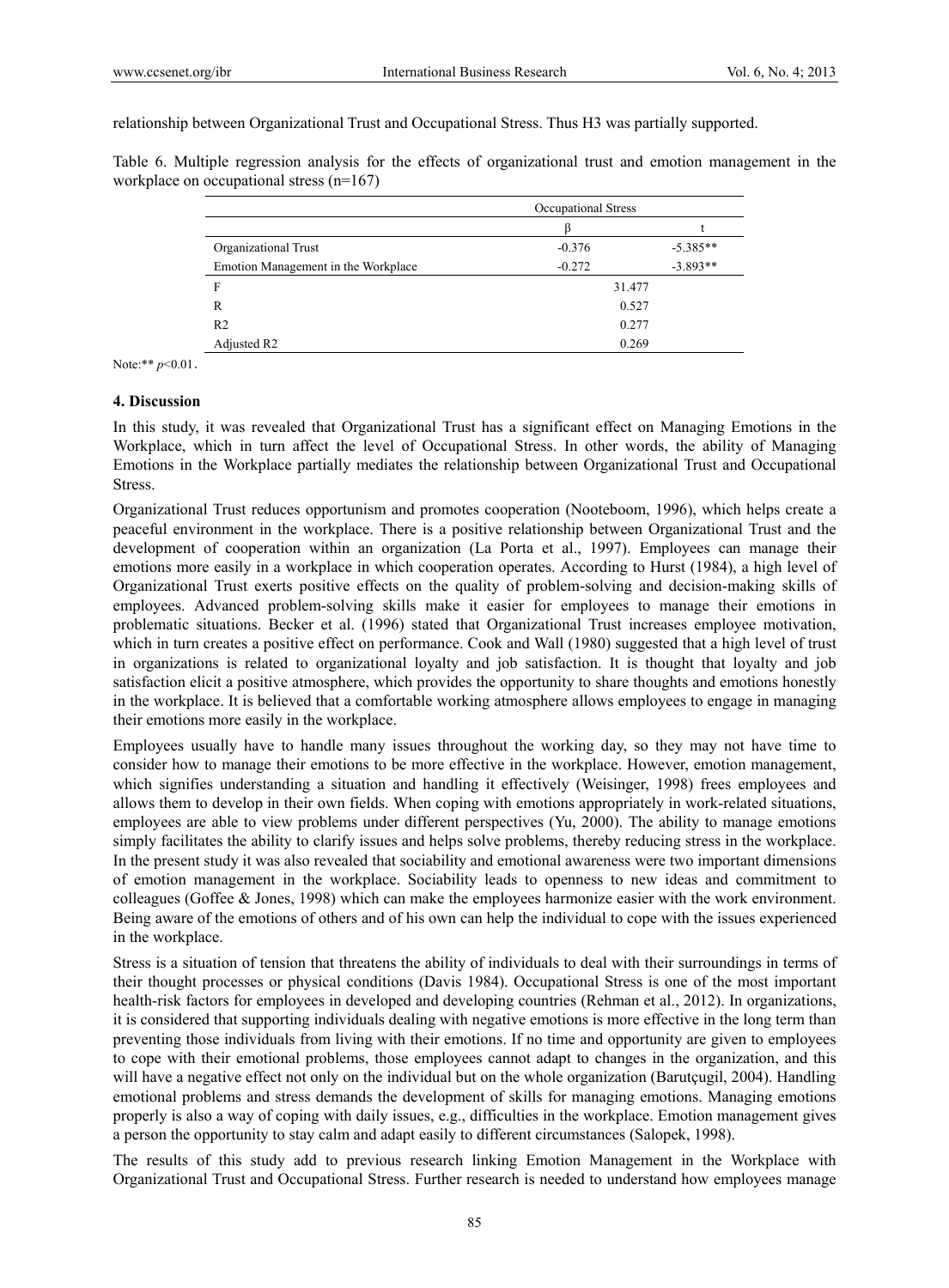their emotions in the workplace and investigate the relations among emotion management, stress and trust thoroughly. Illumination of these relations can assist subordinates and superiors in creating a more stress-free and positive work environment.

There are some limitations of this study. Some gender differences may exist in emotion management. Women in general have a greater tendency than men for emotional engagement (Fujita et al., 1991). In future studies, gender differences in managing emotions in the workplace need to be examined in terms of their effects on the relationship between Organizational Trust and Occupational Stress.

 In the present sample, 92.2% of the respondents had less than 10 years' work experience. Employees who have worked in an organization over 10 years could have different perspectives, which could affect their sense of security, stress level, and also emotions experienced in the workplace. Another limitation is the uniformity of the work setting in which the survey was conducted. For greater generalization of the results, similar studies should be done in work settings other than academia.

#### **References**

- Ashforth, B. E., & Humphrey, R. H. (1995). Emotions in the workplace: A reappraisal. *Human Relations*, *48*, 97-125. http://dx.doi.org/10.1177/001872679504800201
- Baltas, A., & Baltas, Z. (2002). *Stres ve basacikma yollari* (pp. 75-76). Istanbul: Remzi Kitabevi.
- Baron, R. M., & Kenny, D. A. (1986). The moderator-mediator variable distinction in social psychological research: Conceptual, strategic, and statistical considerations. *Journal of Personality and Social Psychology*, *51*, 1173-1182. http://dx.doi.org/10.1037/0022-3514.51.6.1173
- Barutcugil, I. (2004). *Organizasyonlarda duygularin yonetimi* (pp.79-80). İstanbul: Kariyer Yayincilik.
- Becker, T. E., Billings, R. S., Eveleth, D. M., & Gilbert, N. L. (1996). Foci and bases of employee commitment: Implications for job performance. *Academy of Management Journal, 39*, 464-482. http://dx.doi.org/10.2307/256788
- Boru, D., Islamoglu, G., & Birsel, M. (2007). Guven: Bir anket gelistirme çalısması. *Oneri Dergisi*, *7*, 49-59.
- Braham, B. J. (1998). *Stres Yonetimi: Ates altında sakin kalabilmek* (pp. 54-55). Cev. Diker, V.G. Istanbul: Hayat Yayincilik.
- Brambilla, M., Rusconi, P., Sacchi, S., & Cherubini, P. (2011). Looking for honesty: The primary role of morality (vs. sociability and competence) in information gathering. *European Journal of Social Psychology*, *41*, 135-143. http://dx.doi.org/10.1002/ejsp.744
- Cook, J., & Wall, T. (1980). New work attitude measures of trust, organizational commitment and personal need non fulfillment. *Journal of Occupational Psychology, 53*, 39-52. http://dx.doi.org/10.1111/j.2044-8325.1980.tb00005.x
- Costello, A. B., & Osborne, J. W. (2005). Best practices in exploratory factor analysis: four recommendations for getting the most from your analysis. *Practical Assessment Research & Evaluation, 10*(7), 1-9.
- Craig, A. D. (2004). Human feelings: Why are some more aware than others? *Trends in Cognitive Sciences, 8*, 239-241. http://dx.doi.org/10.1016/j.tics.2004.04.004
- Cropanzano, R., Howes, J. C., Grandey, A. A., & Toth, P. (1997). The relationship of organizational politics and support to work behaviors. *Journal of Organizational Behavior*, *18*, 159-180. http://dx.doi.org/10.1002/(SICI)1099-1379(199703)18:2<159::AID-JOB795>3.0.CO;2-D
- Damasio, A. R. (1994). *Descartes' error: Emotion, reason and the human brain*. New York: Grosset/Putnam.
- Davis, K. (1984). *Isletmede insan davranisi: Orgutsel davranis* (p. 199). Cev: Kemal Tosun vd. Istanbul: Istanbul Universitesi Isletme Fakultesi Yayinlari.
- Diefendorff, J. M., & Richard, E. (2003). Antecedents and consequences of emotional display rule perceptions. *Journal of Applied Psychology, 88,* 284-294. http://dx.doi.org/10.1037/0021-9010.88.2.284
- Efeoglu, I. F. (2006). *The Effects of Work Family Conflict on Job Stress, Job Satisfaction and Organizational Commitment: A Study in the Pharmaceutical Industry*. (PhD Dissertation). Cukurova University, Adana.
- Fujita, R., Diener, E., & Sandvik, E. (1991). Gender differences in negative affect and well-being: The case for emotional intensity. *Journal of Personality and Social Psychology*, *41*, 427-434. http://dx.doi.org/10.1037/0022-3514.61.3.427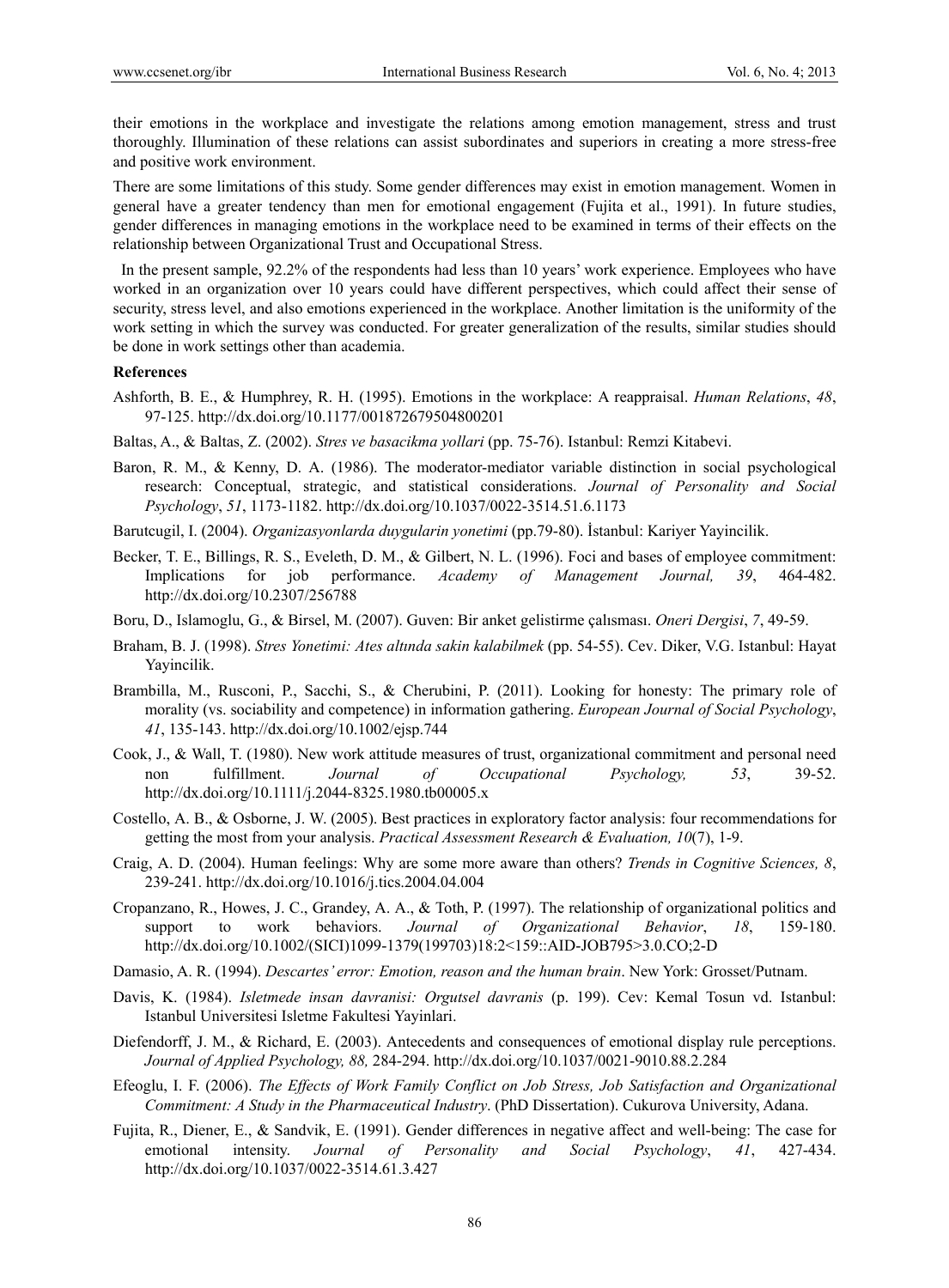Goffee, R., & Jones, G. (1998). *The character of a corporation*. London: HarperCollins.

- Grandey, A. A., & Cropanzano, R. (1998). Analysis of role conflict and role ambiquity in a structural equations framework. *Journal of Vocational Behavior*, *54*, 350-370. http://dx.doi.org/10.1006/jvbe.1998.1666
- Guney, S. (2000). *Davranıs bilimleri* (p. 225). Ankara: Nobel Yayinlari.
- Hochschild, A. R. (1983). *The managed heart: Commercialization of human feeling.* Berkeley, CA: University of California Press.
- House, R. J., & Rizzo, J. R. (1972). Role conflict and ambiguity as critical variables in model of organizational behavior. *Organizational Bahavior and Human Performance*, *7*, 467-505. http://dx.doi.org/10.1016/0030-5073(72)90030-X
- Hurst, D. K. (1984). Of boxes, bubbles, and effective management. *Harvard Business Review*, *62*, 78-88.
- Islamoglu, G., Birsel, M., & Boru, D. (2007). *Kurum Icinde Guven*. Istanbul: Inkilap Yayinevi.
- Jones, G. R., & George, J. M. (1998). The experience and evolution of trust: Implications for cooperation and teamwork. *Academy of Management Review*, *23*, 531-546.
- La Porta, R., Lozez-de-Silanes, F., Shleifer, A., & Vishny, R. W. (1997). Trust in large organizations. *American Economic Review, 87*, 333-338.
- Lambie, J. A., & Marcel, A. J. (2002). Consciousness and the varieties of emotion experience: A theoretical framework. *Psychological Review*, *109*, 219-259. http://dx.doi.org/10.1037/0033-295X.109.2.219
- Lazarus, R. S., & Folkman, S. (1984). *Stress, appraisal and coping*. Newyork: Springer Publishing.
- Matsumoto, D., Yoo, S. H., Hirayama, S., & Petrova, G. (2005). Development and validation of a measure of display rule knowledge: The display rule assessment inventory. *Emotion*, *5*, 23-40. http://dx.doi.org/10.1037/1528-3542.5.1.23
- McAllister, D. (1995). Affect and cognition based trust as foundations for interpersonal cooperation in organization. *Academy Of Management Journal*, *38*(1), 24-59. http://dx.doi.org/10.2307/256727
- McCauley, D. P., & Kuhnert, K. W. (1992). A theoretical review and empirical investigation of employee trust in management. *Public Administration Quarterly*, *16*, 265-285.
- Mikolajczak, M., Balon, N., Ruosi, M., & Kotsou I. (2012). Sensitive but not sentimental: Emotionally intelligent people can put their emotions aside when necessary. *Personality and Individual Differences*, *52*(4), 537-540. http://dx.doi.org/10.1016/j.paid.2011.12.001
- Mishra, J., & Morrissey, M. (1990). Trust in employee/employer relationships: A survey of west Michigan managers. *Public Personnel Management*, *19*, 443-485. http://dx.doi.org/10.1037/0021-9010.75.2.148
- Netenmeyer, R. G., Johnston, M., & Burton, S. (1990). Analysis of role conflict and role ambiquity in a structural equations framework. *Journal of Applied Psychology*, *75*(2), 148-158.
- Nooteboom, B. (1996). Trust, opportunism and governance: a process and control model. *Organizational Studies*, *17*, 985-1010. http://dx.doi.org/10.1177/017084069601700605
- Ornek, A. S., & Aydın, S. (2006). *Kriz ve stres yonetimi* (pp. 133-165). Bursa: Detay Yayincilik.
- Peterson, R. L. (2012). *Karar anı* (pp*.* 124-125). Cev.: Canan Feyyat. Istanbul: Scala Yayincilik.
- Rehman, M., Irum, R., Tahir, N., Ijaz, Z., Noor, U., & Salma, U. (2012). The impact of job stress on employee job satisfaction: A study on private colleges of Pakistan. *Journal of Business Studies Quarterly*, *3*(3), 50-56.
- Salopek, J. J. (1998). Train your brain. *Training and Development*, *52*, 26-33.
- Schoorman, F. D., Mayer, R. C., & Davis, J. H. (2007). An integrative model of Organizational Trust: past, present and future. *Academy of Management Review, 32*(2), 344-354. http://dx.doi.org/10.5465/AMR.2007.24348410
- Simsek, M. S., Akgemci, T., & Celik, A. (2005). *Davranis bilimlerine giris ve orgutlerde davranis*. Konya: Adim Yayincilik.
- Telman, N., & Unsal, P. (2004). *Calısan memnuniyeti*. Istanbul: Epsilon Yayincilik.
- Tinaz, P. (2005). *Calisma yasamindan ornek olaylar*. Istanbul: Beta Yayincilik.
- Weisinger, H. D. (1998). *Emotional intelligence at work: The untapped edge for success*. San Francisco: Jossey-Bass.